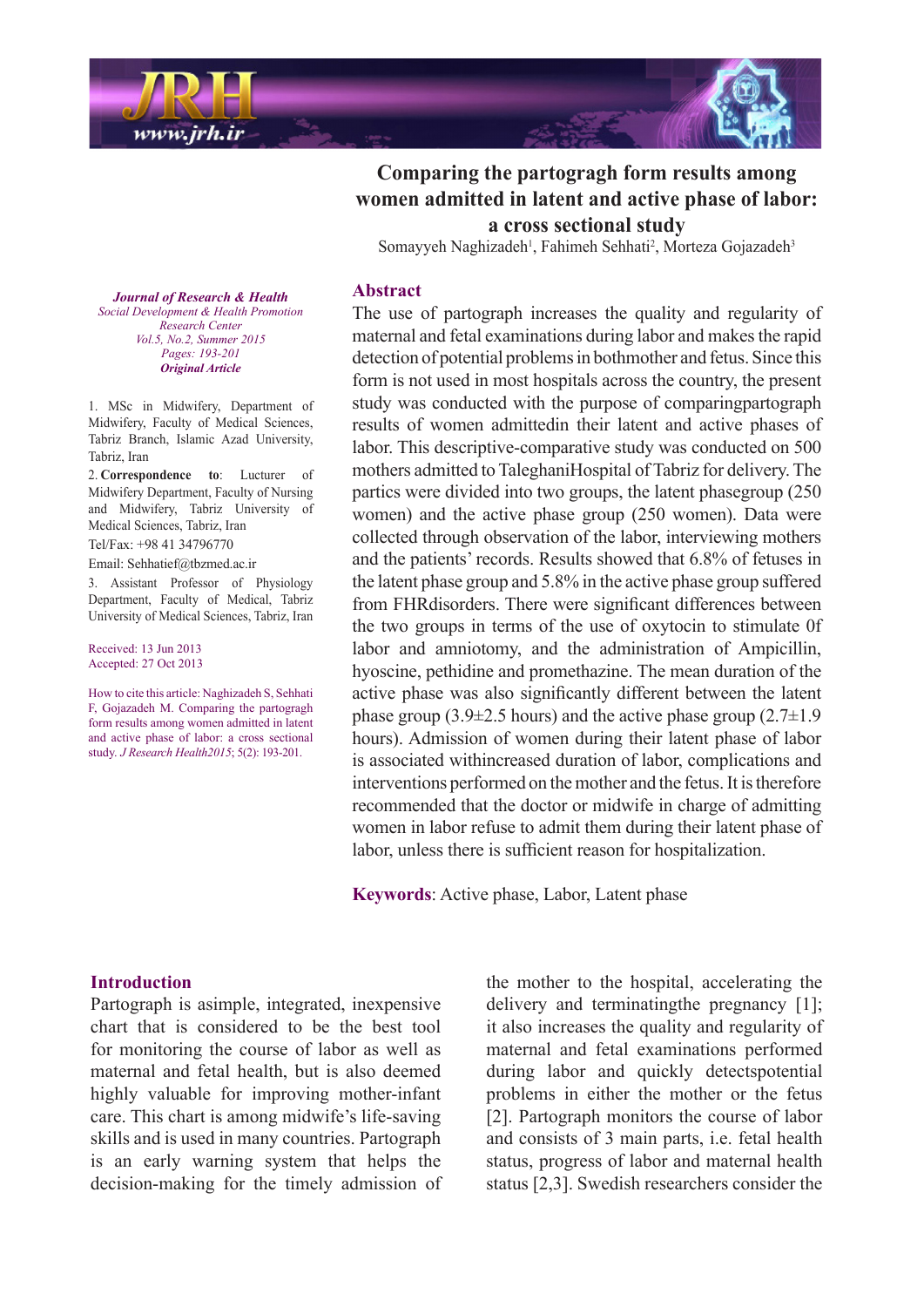constant use of partographsfor monitoring labor and the particular attentiongiven to the role of midwivesa major reason for the low rates of maternal-infantmortalities in Sweden [3].

A highly crucial obstetric diagnosis is the correct detection of the onset of labor and monitoring its course [4]. The main obstacle against understanding natural labor is recognizing its moment of onset. In the United States, the decision made to admit women to the labor unit is often based on theircervical dilation  $(3-4cm)$  or more) alongside painful contractions  $[5]$ . It is difficult to decide when to admit and hospitalize a woman whose labor has already begun; women tend to recognize the onset of labor; however, most of them are concerned about making a wrong detection of the process  $[6,7]$ . There is often a great inclination to hospitalize mothers in their latent phase of labor with the aim of reducing their levels of pain and fear [8]. Admission of parturient women in their latent phase of labor can lead to certain problems such as the increased risk for cesarean section [9]. Given the extensive range of time it involves and the prolonged hospital stay ensuing, admission of parturient women in their latent phase of labor may also have unpleasant effects on the patient and her relatives and patient increase the financial burden on the patients, lead to high bed occupancy rates and impose huge costs on the national healthcare system. Additionally, in such circumstances, the physician isunder the impact of various pressures and might be more willing to opt for a cesarean section [10]. Toavoid unnecessary interventions to the process of labor and to reduce costs, many experts and medical centers delay admission of the parturient unless the latent phase of labor is concurrent with momentous complications such as rupture of the amniotic sac, fetal distress or vaginal bleeding  $[11]$ .

Bailitet al. compared child labor outcomes of 6121 women admitted to Metro Medical Center of Ohio, US, in theiractive phase of labor, with 2697 women admitted in their latent phase. The majority of women admitted in the latent phase were nulliparous. The rate of cesarean section was significantly higher in the latent phase group compared to the active phase group  $(14.2\%$  against  $6.7\%$ ). In addition, the parity checks in this study revealed the higher likelihood of terminating the active phase, using oxytocin, fetal scalp PH testing, intrauterine pressure catheter monitoring and internal fetal heart monitoring and amnionitisfor women admitted in their latent phase of labor  $[8]$ .

Ajori et al. Studied the maternal and infant complications of a prolonged latent phase and showed that, of the 224 patients admitted in their latent phase, 77.2% had normal latent phases while 22.8% had prolonged latent phases. There were no significant differences between the normal latent phase group and the prolonged latent phase group in terms of the Apgar score, admission of the newborn intoneonatal intensive care units, use of antibiotics and assisted delivery. However, there were significant differences between the two groups in terms of complications such as meconium discharge, excessive postpartum bleeding, cesarean rates and fever during and after delivery [12].

In a study,  $473$  nulliparous women,  $77.9\%$ had natural deliveries while 20.1% had assisted or cesarean deliveries. They concluded that nulliparous women admitted in their latent phase were at a greater risk for unnatural delivery due to complications such as prolonged latent phase, fetal distress, meconium discharge and abnormalities of the first and second stages of labor  $[11]$ .

Greulich and Tarrant believe that prolonged and complicated latent phases comprise a complex subject that is still unknown with the level of scientific knowledge we have today. They also believe that this subject has been less studied because detecting its occurrence is a subjective matter  $[13]$ . Although in a number of hospitals, there are no restrictions against the admission of parturient women in their latent phase of labor, and thoughclinical experiments and certain studies have shown that hospitalization during the latent phase of labor is associated with complications and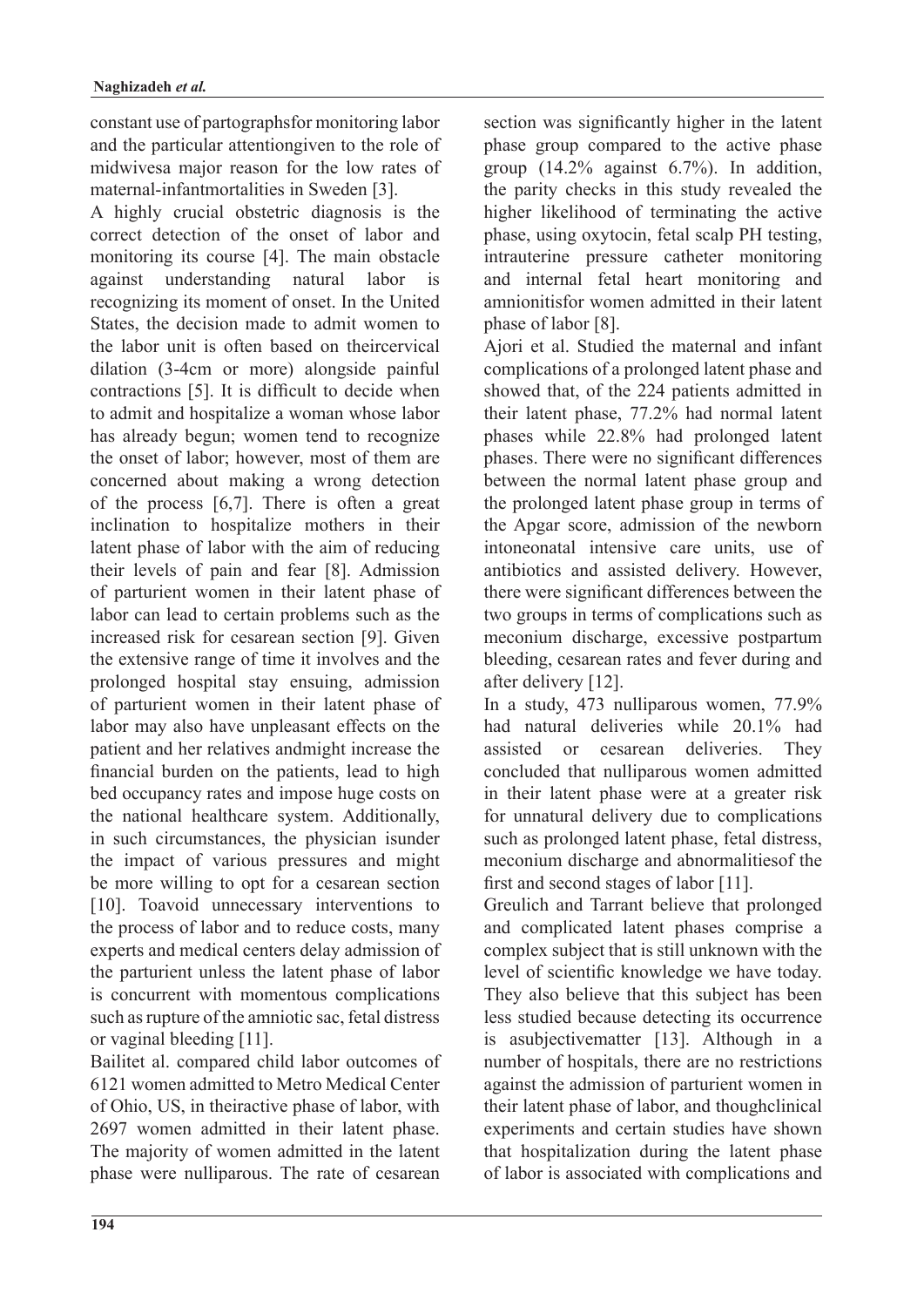problems, current studies still do not determine a definitive policy for the management of the latent phase [14]. One of the tools available for monitoring the course of labor is the partograph form. Since this valuable form is not used in most hospitals across the country and also due to insufficient studies addressing this subject, the present study was conducted with the purpose of comparingpartograph results of women admitted to TaleghaniHospital of Tabriz in their latent and active phases of labor.

# **Method**

This cross-sectional study was conducted in  $2012$  on 500 pregnant women admitted to the hospital of Tabriz for vaginal delivery.

To calculate sample size, the estimation of two means formula was used. The newborn's Apgar score was also defined as the main variable among other neonatal factors. According to results of a pilot study, mean Apgar score was  $8.25\pm0.2$  in the first group and  $8.78\pm1.1$  in the second group. Taking the maximum type one error to be  $0.05$ , the power to be  $80\%$ , and the difference in the mean Apgar score between the two groups to be a single unit, sample size was found to be 250 for each group. As a result, a total of 500 women were selected as study subjects and were then randomly divided into two groups. The first group consisted of women admitted to the hospital in their latent phase of labor  $(250$  women), and the second group of women in their active phase (250 women). The latent phase of labor was determined based on regular uterine contractions at the time of admission and a cervical dilation of less than 4cm, and the active phase was determined based on regular and painful uterine contractions and a cervical dilation in excess of 4cm

Study inclusion criteria consisted oftermed pregnancy  $(38-42$  weeks of the first day of the last menstruation or the ultrasound from weeks  $8-16$ , admission to the hospital during the latent or active phase of labor, vertex presentation, pelvic dimensions suitable for natural birth (normal pelvic inlet, middle pelvis and pelvic outlet and the proportion of fetal head to the pelvis as determined byspecific

pelvic examinations), single pregnancy, lack of complicationsduring pregnancy, and normal non-stress testing at the time of admission to the hospital. Study exclusion criteria consisted of fetal death in previous pregnancies, rupture of membranes at the time of admission, excessive bleeding at the time of admission, Cephalopelvic disproportion, disorder of amniotic fluid volume, abnormal adhesion of the placenta to the uterine wall, placenta previa, major fetal malformation, fetal growth disorders such as intrauterine growth restriction and macrosomia, blood pressure of  $140/90$  mmHg or above at the time of admission, fever above  $37.8^{\circ}$ C at the time of admission, history of previous cesarean section, history of uterine surgery, and perineorrhaphy, uterine leiomyomas, history of infertility, and history of maternal medical or obstetric impairments.

Before beginning the study permission was obtained from the Ethics Committee of Tabriz University of Medical Sciences, and before collecting written consent from the study subjects, they were given explanations about objectives and methods of the study, the voluntary nature of participation, confidentiality of their information and their right to withdraw from participation at any stage of the study.

Data were collected through observation of the course of labor, interviews with mothers and advising the patients' records. Data collection tools included a questionnaire, a partograph form and a labor and delivery assessment checklist. The questionnaire covered, in respective order, the study subjects' personal information, and obstetricrecords, test results at the time of admission, vaginal examination results, and assessment of uterine contractions and vital signs measurements. The partograph form covered, in respective order, the fetal heart rate, duration of both latent and active phases of labor, dilation, fetal position and presentation, frequency of uterine contractions, use of oxytocin, status of membranes and medications taken. The labor and delivery assessment checklist covered,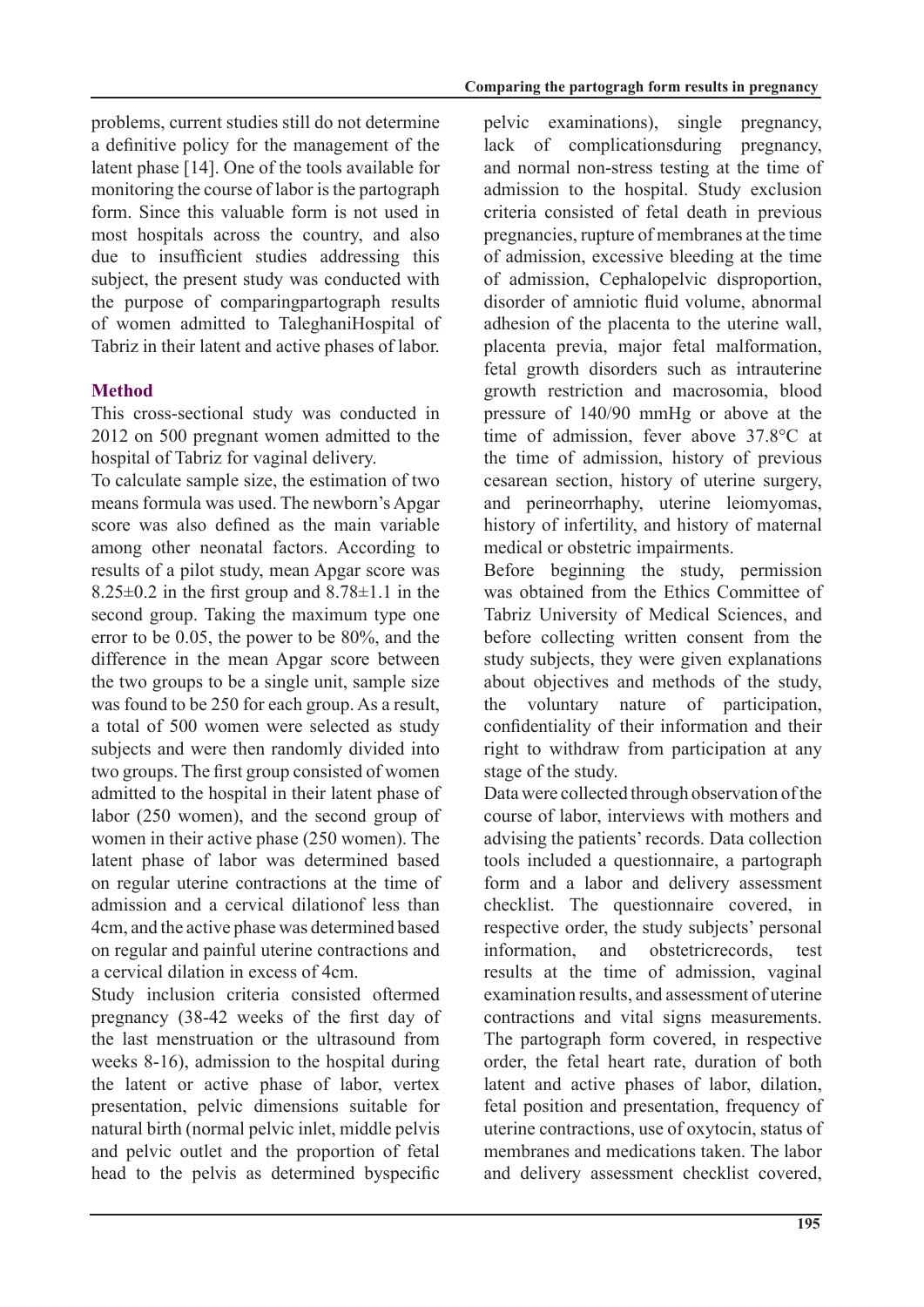in respective order, duration of the second and third stages, type of delivery, fundal pressure during labor, complications and actions taken in the fourth stage of delivery, and vital signs measurements at the time of transfer to the ward upon delivery.

Eligible candidates entered the study after submitting their written consents and were then examined. First, the subjects' personal informationwas collected and recorded in the relevant forms. Next, according to results of their vaginal examinations, the subjects were divided into two groups, the latent group and the active group. After admission to the labor and delivery unit, their labor progress and actions performed on them were assessed and recorded on the partograph form. Duration of the stages of delivery was determined based on hours for the latent and active phases, and based on minutes for the second and third stages. It should be noted that the study subjects were monitored by 6 researchers working in  $3$  different shifts, who had received all the necessary trainings .beforehand

Data collected were analyzed using SPSS-13. Descriptive statistics were used to examine the data and the Chi-squared test, the correlation test, the t-test and the logistic regression test were used to compare results pertaining to women admitted in their latent phase and active phase of labor.  $P \le 0.05$  was considered statistically significant.

# **Results**

The mean age of women was  $25±5.2$  years in the first group (women admitted in their latent phase) and  $24.4\pm 5.6$  years in the second group (those admitted in their active phase). The mean weight of women was  $68.6±8.9$  kg in the first group and  $68.8\pm 9.5$  kgin the second group. A total of 168 women  $(67.2\%)$  in the first group and 127 women  $(50.8\%)$  in the second group were nulliparous. A total of 24 women  $(9.4\%)$ in the first group and 18 women  $(7.2\%)$  in the second group had a history of abortion. A total of 7 women  $(2.8\%)$  in the first group and 10 women  $(4\%)$  in the second group had had stillbirths. A total of 79 women  $(31.6\%)$  in the latent phase group and  $120$  women  $(48%)$  in the active phase group had a history of giving test did not show any significant differences natural births once or more. Results of thetbetween the two groups in terms of age  $(P<0.14)$ , number of pregnancies  $(P<0.09)$ , deliveries  $(P<0.06)$ , abortions  $(P<0.34)$ , stillbirths  $(P< 0.36)$ , and number of natural deliveries  $(P<0.06)$  and indicated that the two groups were statistically matched. The mean gestational age according to the 8-16 weeks ultrasound at the time of admission for delivery was  $280.8\pm11.8$  days in the first group and  $275.6\pm10.2$  days in the second group. The majority  $(64\%)$  of womenin the latent phase group had been admitted with 3-cm dilation and the majority  $(67.3\%)$  of those in the active phase group had been admitted with 5 and 6-cm dilations.

According to the partograph form, the number of women who had required stimulation through oxytocin due to their failure toprogress in labor was  $187(74.8%)$  in the latent phase group and  $76$   $(30.4\%)$  in the active phase group; a significant difference was therefore observed between the two groups  $(P<0.001)$ . Mean oxytocin units usedwere  $8±5.7$  for the first group and  $3\pm4.6$  for the second group. In 160 women  $(64%)$  belonging to the first group and 71 women  $(28.4\%)$  belonging to the second group, a measure of  $10$  units of oxytocin were used. Moreover, in the latent phase group, oxytocin-assisted stimulation was applied twice for 10 women  $(4%)$  and three times for 4 women  $(1.6\%)$  while in the active group, neither of the women received oxytocin-assisted stimulation more than once. Amniotomy rate was greater in the latent phase group  $(55.6\%)$  compared to the active phase group  $(53.6\%)$ , with a significant difference observed between the two groups  $(P< 0.021)$ . There was a significant relationshipbetween the two groups in terms of the administration of ampicillin, hyoscine, pethidine and promethazine during labor and delivery; however, no significant relationship was observed between them in terms of the administration of cefazoline and atropine.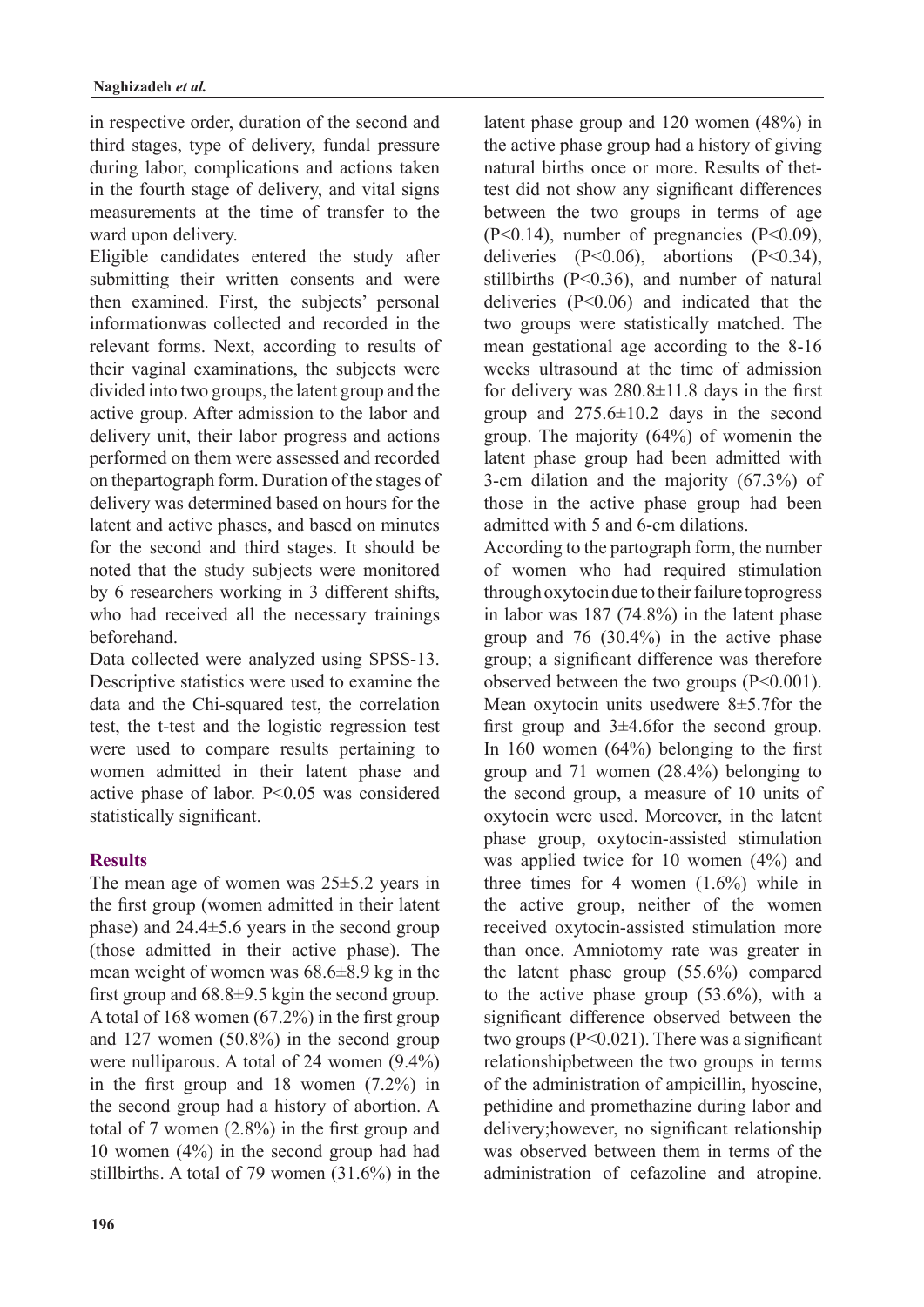The rate of administration of all medications was greater in the first group than in the second group. Fetal heart rate monitoring during labor showed that  $17 (6.8\%)$  of women in the latent phase group and 15  $(6\%)$  in the active phase group suffered from heart rhythm disorders such as bradychardia and tachycardia; however, results of the t-test did not show any significant differences between the two groups  $(P<0.4)$ . Assessment of uterine contractions during labor showed that 47 women  $(18.8\%)$  in the latent phase group and 7 women  $(2.8\%)$  in the active phase group were hypotonic while using oxytocin and the relation between the two groups was deemed significant  $(P<0.001)$ . Partograph results of women admitted to the hospital in their latent and active phases of labor are presented in Table 1.

According to thestudy's practical definition, duration of the latent phase starts from the first examination in the labor and delivery unit until the time a 4- cm dilationis achieved. In the latent phase group, the mean duration of the latent phase was  $3.9\pm3.8$  hours (minimum 30 minutes and maximum 25 hours). In this group, the mean duration of the active phase  $\alpha$  (starting from the 4- cm dilation to the time a full cervical dilation is achieved) was  $3.9\pm 2.5$ hours (minimum 30 minutes and maximum 13 hours). In the active phase group, i.e. the group that had spent their latent phase at home, the mean duration of the active phase was  $2.7±1.9$  hours (minimum 10 minutes and maximum 9 hours).

According to the assessment of the partograph forms,  $28$  women (11.2%) admitted in their latent phase experienced a prolonged latent phase (lasting over  $8$  hours) and  $54$  of them  $(21.6\%)$  also experienced a prolonged active phase with a cervical dilation progress rate

Table 1 Results of partograph checklist among women admitted to latent and active phases

|                                 | Latent phase   |         | <b>Active phase</b> |               |         |
|---------------------------------|----------------|---------|---------------------|---------------|---------|
|                                 | N              | $\%$    | $\mathbf N$         | $\frac{0}{0}$ | P value |
| Labor stimulation with oxytocin | 187            | 25.2    | 76                  | 30.4          | 0.001   |
| Amniotomy                       | 139            | 55.6    | 109                 | 43.6          | 0.021   |
| Drug use                        |                |         |                     |               |         |
| Ampicilin                       | 126            | 50.4    | 96                  | 38.4          | 0.009   |
| Cefasolin                       | 6              | 2.4     | 9                   | 3.6           | 0.4     |
| Hyocin                          | 82             | 32.8    | 57                  | 22.8          | 0.016   |
| Petidin                         | 20             | $\,8\,$ | 7                   | 2.8           | 0.016   |
| Promrthazin                     | 64             | 25.6    | 32                  | 12.8          | 0.001   |
| Atropin                         | 16             | 6.4     | 9                   | 3.6           | 0.4     |
| <b>FHR</b>                      |                |         |                     |               |         |
| Normal                          | 233            | 93.2    | 234                 | 93.6          | 0.4     |
| Bradycardia                     | $\overline{4}$ | 1.6     | 7                   | 2.8           |         |
| Tachycardia                     | 6              | 2.4     | $\overline{4}$      | 1.6           |         |
| other                           | 7              | 2.8     | 4                   | 1.6           |         |
| Contractions                    |                |         |                     |               |         |
| Normal without oxytocin         | 107            | 42.8    | 214                 | 85.6          |         |
| Normal with oxytocin            | 96             | 38.4    | 29                  | 11.6          | 0.001   |
| Hypotonic with oxytocin         | 47             | 18.8    | 7                   | 2.8           |         |

of less than 1 cm per hour. In the active phase group, only 19 women  $(7.6\%)$  experienced a prolonged active phase. There was a significant relationship between the two groups in terms of the duration of the active phase  $(P< 0.0001)$ . Duration of the different stages of labor in

women admitted in their latent and in their active phases of labor is shown in Table 2. Examining the labor and delivery assessment checklist showed that  $208$  women  $(83.2\%)$ in the first group and 195 women  $(78%)$  in second group had vaginal deliveries with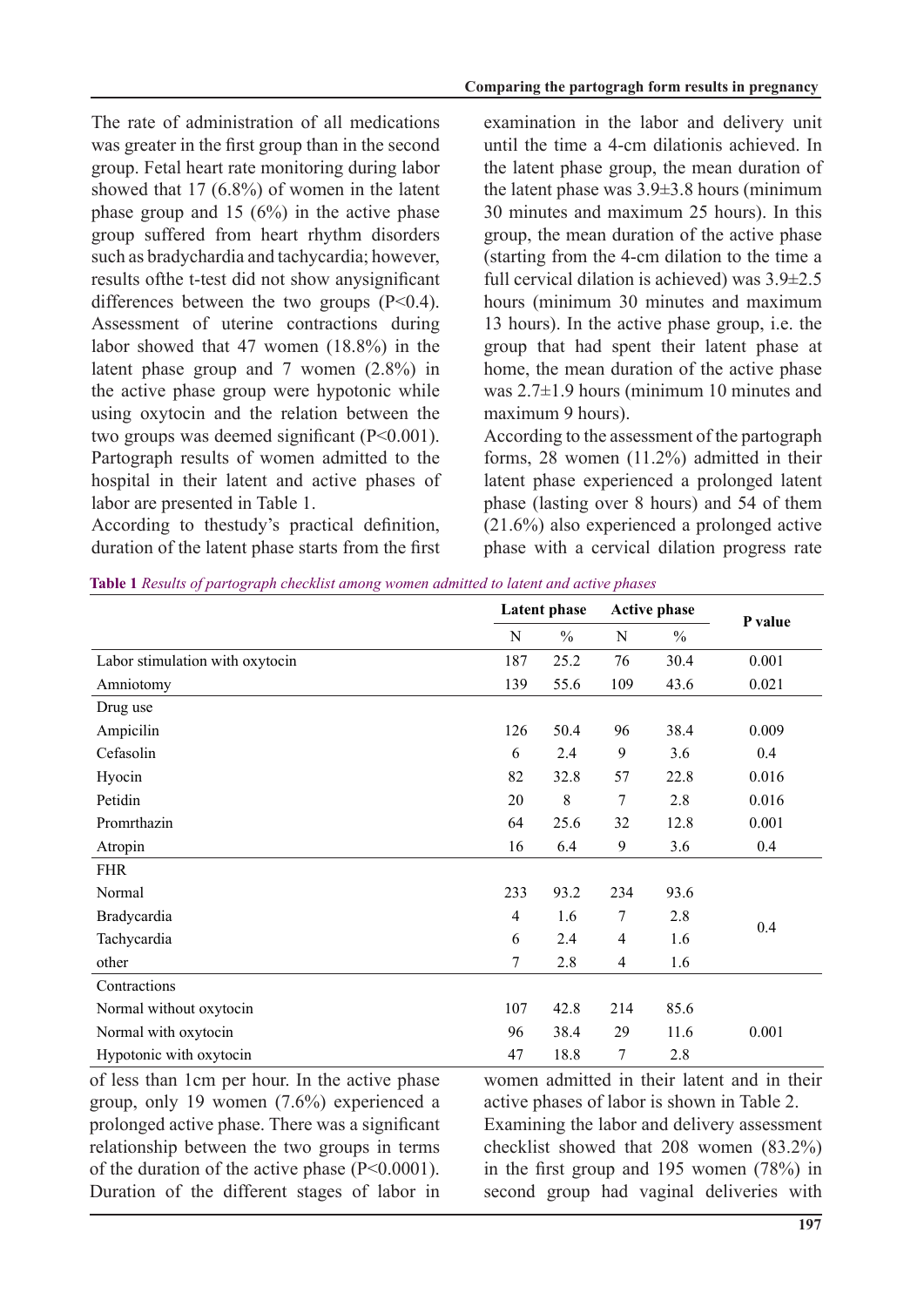| <b>Duration of Labor stages</b>                                                                                            |           | <b>Latent phase</b> |               | <b>Active phase</b> |                |                          |
|----------------------------------------------------------------------------------------------------------------------------|-----------|---------------------|---------------|---------------------|----------------|--------------------------|
|                                                                                                                            |           | N                   | $\frac{0}{0}$ | N                   | $\frac{0}{0}$  | P-value                  |
|                                                                                                                            | $1-20$    | 134                 | 53.6          | 159                 | 64.6           |                          |
| Duration of second stage of Labor(min)<br>Latent ph:27.22 $\pm$ 18.43(M $\pm$ SD)<br>Active ph: $26.3 \pm 26$ (M $\pm$ SD) | 21-40     | 82                  | 32.8          | 49                  | 19.8           | $P=0.49$<br>$T = -0.685$ |
|                                                                                                                            | $41 - 60$ | 14                  | 5.6           | 24                  | 9.6            |                          |
|                                                                                                                            | 61-80     | 12                  | 4.8           | 4                   | 1.6            |                          |
|                                                                                                                            | 81-100    | 6                   | 2.4           | 11                  | 4.4            |                          |
| Duration of third stage of Labor(min)<br>Latent ph: $7.8 \pm 5.11(M \pm SD)$                                               | $1-5$     | 125                 | 50            | 138                 | 55.2           |                          |
| Active ph: $7.1 \pm 3.7(M \pm SD)$                                                                                         | $6 - 10$  | 99                  | 39.6          | 87                  | 34.8           | $P=0.22$                 |
|                                                                                                                            | $11 - 15$ | 22                  | 8.8           | 20                  | 8              | $T = -1.206$             |
|                                                                                                                            | $16-20$   | 3                   | 1.2           | 5                   | $\overline{2}$ |                          |

#### Table 2 Duration of labor stages among women admitted to latent and active phases

**Table 3** Results of logistic regression test based on labor phases

| <b>Variables</b>                               | <b>P-value</b> | $CI\%95$      | <b>OR</b> |
|------------------------------------------------|----------------|---------------|-----------|
| Compressor on the uterus                       | 0.027          | $1.07 - 3.1$  | 1.8       |
| 4th stage complications                        | 0.9            | $0.7 - 1.4$   | 0.001     |
| Uterus Massage post delivery                   | 0.001          | $0.12 - 0.49$ | 0.25      |
| Oxytocin use in Labor                          | 0.001          | $0.17 - 0.53$ | 0.3       |
| Amniotomy                                      | 0.01           | 1.3-27.28     | 6.1       |
| Practices in 4th stage                         | 0.2            | $0.85 - 1.7$  | 1.2       |
| Duration of administration in post partum ward | 0.015          | 0.928-0.992   | 0.95      |

an episiotomyperformed  $(P< 0.2)$ , and only 2 women in the first group and  $1$  in the second group had to resort to vacuum-assisted vaginal deliveriesdue to dystocia  $(P< 0.2)$ . As for results of the second stage of delivery, a significant relation existed between the two groups only in terms of the uterinefundal pressure during delivery  $(P=0.001)$ .

Among the actions performed during the third and fourth stages of delivery, there was a significant relationshipbetween the two groups in terms of uterine massage over the abdomen  $(P< 0.001)$ , and complications of the fourth stage of delivery  $(P<0.04)$ . However, no significant relationshipwas observed in terms of the manual placenta removal  $(P< 0.1)$ , administration of metrogen (P<0.3), prostaglandin (P<0.7) and blood  $(P<0.1)$  in the fourth stage of delivery. Examination of maternal vital signs at the time of transfer to the ward after the delivery showed that no significant relationship  $\epsilon$  existedbetween the two groups in terms of blood pressure and temperature; however, significant relationshipwas observed between them in terms of heart rate  $(P<0.001)$  and respiratory rate  $(P<0.02)$ .

A confounding factor of this study was the parity. The logistic regression test showed that  $\frac{1}{2}$  the frequency distribution differences between the two groups was not significant in terms of parity; therefore, uterine pressure during delivery, amniotomy and actions performed during the fourth stage of delivery increase the chances of a successful delivery Table 3.

### **Discussion**

Results of the present study indicate that, when a womanis admitted to the hospital in her latent phase of labor, her prolonged labor and inadequate uterine contractions increase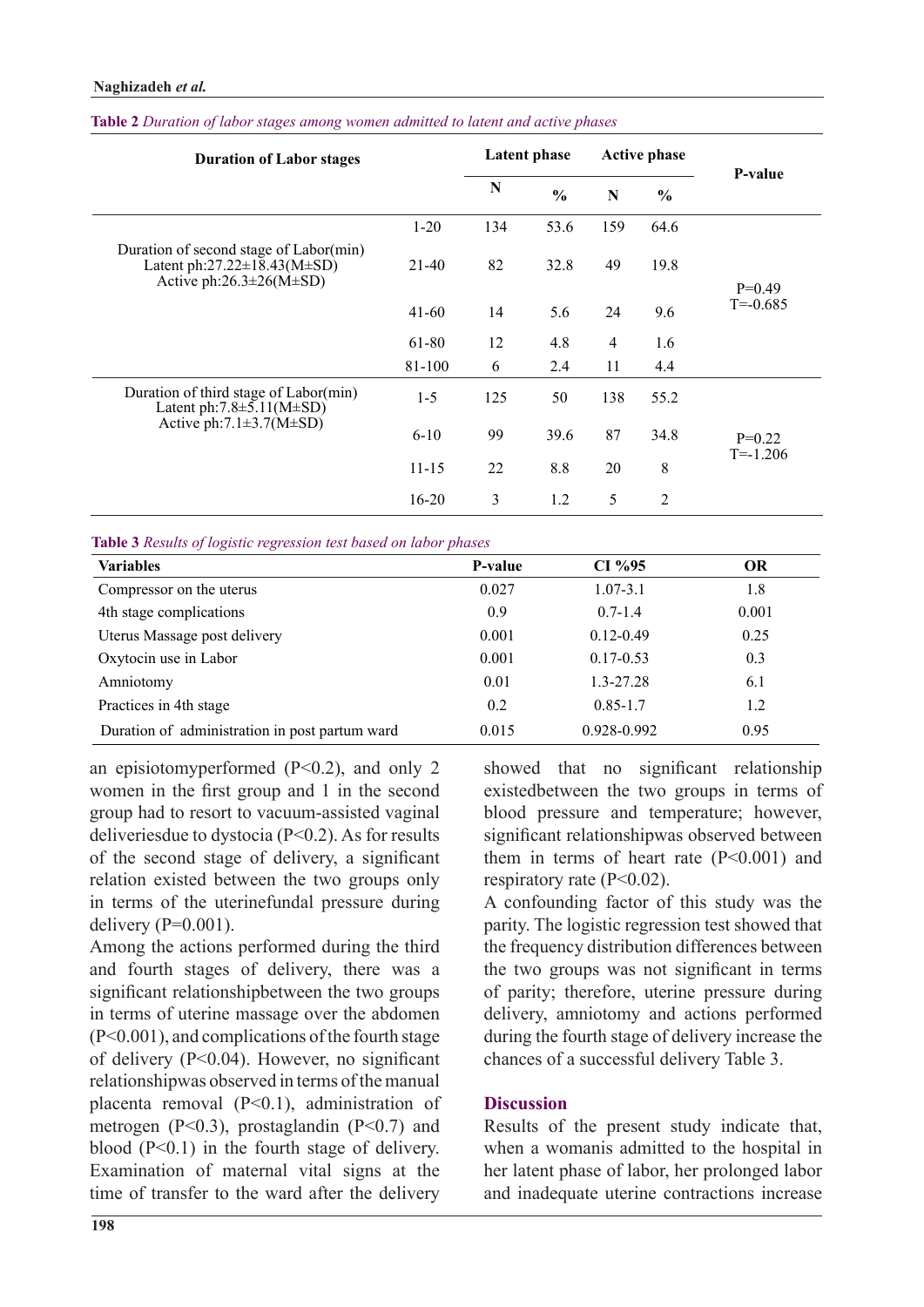obstetric interventions and, inevitably, she will have to undergo induced labor and amniotomy, which themselves have certain complications such as higher rates of cesarean section. A study conducted in 2008 by Haidarniaetal.revealed the greater rate of oxytocin use for women admitted to the hospital in their latent phase of labor compared to the women admitted in their active phase due to their reported failure to progress in labor, which is in line with results of the present study  $[15]$ . According to the study conducted by Bailitet al., women admitted in their latent phase were more likely to have their active phase interrupted, use oxytocin, perform fetal scalp pH testing, use intrauterine pressure catheter, use internal fetal heart monitoring and amnionitis, which were in line with results of the present study  $[8]$ . In their study of 2007, Delarametal.revealed the greater amount of oxytocin used in the latent phase group compared to the active phase group; however, no significant relationship was found between the two. These results were not in line with results of the present study  $[16]$ .

Sinceparticipants admitted in the active phase of labor had already gone through their latent phase at home, it was not possible for the present study to compare the duration of the latent phase between the two groups; however, there was a statistically significant relation between the two groups in terms of the duration of their active phase of labor. Furthermore, results indicated that admission of women intheir latent phase of labor meansa prolonged latent phase, a prolonged active phase and increased maternal and fetal complications and interventions. In their study of 2009, Vazirietal.practically defined the duration of the latent phase of labor as starting from the first examination until the time  $a$  4-cm dilation is achieved, and found the mean duration of the latent phase to be  $9.6±9.3$  hours (minimum 50) minutes, and maximum 2.8 days). These results were not in line with results of the present study, in which the mean duration of the latent phase was  $3.9±3.8$  hours and was significantly lower than in Vaziri's study [11]. A number of studies have criticized the old theory that a prolonged latent phase is a benign state  $[8]$ . In their study of 2008, Hoodnetet al.al showed that a prolonged latent phase in excess of 12 hours for nulliparous women and in excess of 6 hours for multiparous women is associated with a prolonged delivery  $[17]$ .

In their study of 2001, Holms et al. reported that women admitted to the hospital with a dilation of 3 cm or lower experienced alengthier labor and higher amounts of maternal and fetal interventions performed on them; they were also diagnosed with complicated deliveries more often [18].

Results of the study also revealed administering medicationsto be greater in mothers admitted in their latent phase of labor.

According to results of the present study, there were no statistically significant relations between the two groups in terms of the duration of their second and third stages of labor. In addition, during the second stage, there were no statistically significant relations between the two groups with regard to the use of vacuum, episiotomy and perineal rupture; however, uterine fundal pressure was significantly greater in the latent phase group during delivery. Results of the study conducted by Haidarniaet al. (2008). showed that  $32.6\%$  of women admitted in their latent phase experienced dystocia due to prolonged labor, failure to progress in laborandcephalopelvic disproportion; there was a statistically significant relation between the latent phase group and the active phase group with regard to this complication  $[15]$ , which is not in line with results of the present .study

Considering that the purpose of modern obstetrics is to make the process of birth for both the mother and the newborn as safe as possible, and since admission in the latent phase increases the duration of labor, hospital stay and obstetric interventions and complications, it is essential to accurately determine the correct timing of admittingpregnant women into labor and delivery units before proceeding with hospitalization and attempting to perform the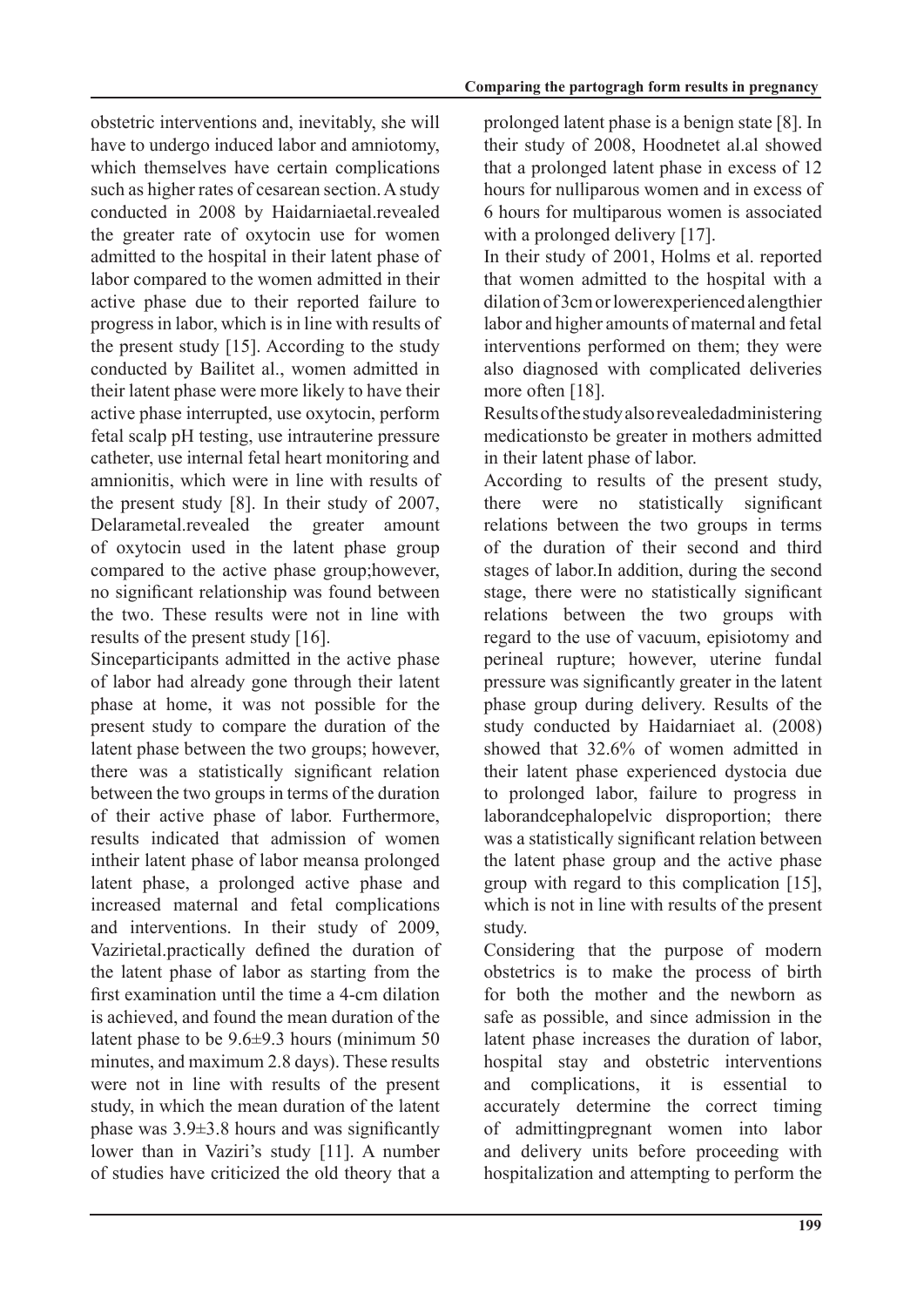#### **Naghizadeh** et al.

delivery and to further the interventions.

Study limitations included the low sample size per each shift, which was largely resolved by sampling during all hospital shifts and by increasing the total number of samplers to 6. Since some women had not sought admission to the hospital immediately after the beginning of their pain and had instead waiteda while, the study's capacity to accurately calculate the duration of the latent phase must have been sabotaged.

According to partograph results, it is recommended that the physician or obstetrician in charge of admitting parturients only admit women whentheir active phaseof labor has already begun, unless she is facing difficulties and complications, so that prolonged hospitalization and subsequent complications are prevented. Furthermore, similar studies with larger sample sizes should be conducted in other labor and delivery units of hospitals across the country in an effort to change the assumption that "a prolonged latent phase is benign" and so that specific protocols can be established in healthcare centers in order to properly manage this phase.

# **Conclusion**

Admission in the latent phase of labor leads to prolonged hospital stays, development of maternal and fetal complications and the performing of further invasive interventions. which can lead to reduced maternal satisfaction with natural birth and might interfere with their choice of another natural delivery in the future. Therefore, if the patient is not a high-risk patient, it is better not to admit them in their latent phase of labor.

# **Acknowledgements**

This study is the result of a research project approved by Tabriz University of Medical Sciences. Hereby, we would like to express our gratitude to the director, officials and personnel of Taleghani hospital of Tabriz as well as the Research Deputy of Tabriz University of Medical Sciences for their financial support of this project.

# **Contributions**

Study design: FS Data collection and analysis: FS, SN Manuscript preparation: SN, FS

### **Conflict of interest**

"The authors declare that they have no competing interests."

### **References**

1- Wacker J, Kyelem D, Bastert G, UtzB, Lankoande J. Introduction of asimplifiedroundpartogram in ruralmaternity units: Seno province, BurkinaFaso, West-Africa. Trop Doct1998;28(3): 146-52.

2- Rahimikian F, Moddares M. Graphic analysis of labor progression.  $HAYAT2005$ ; 11(1-2): 107-109. [In Persian]

3- Pettersson, KO, Svensson, ML, Christensson, K. Evaluation of an adaptedmodel of the World Health organization partograph used by Angolan midwives in aperipheral delivery unit. Midwifery  $2000:16(2)$ : 82-8. 4- NealJL, Lowe NK, Ahijevych KL, Patrick TE, Cabbage LA, Corwin EJ. 'Active labor' duration and dilation rates among low-risk, nulliparous women with spontaneous labor onset: a systematic review. J Midwifery Womens Health 2010; 55(4): 308-18.

5- Cunningham FG, Leveno KJ, Bloom SL, Hauth JC, Rouse DJ, Spong CY. Williams Obstetrics. 23th edition, New York, McGraw Hill Co; 2010.

6- Rahnama P, Ziaei S, Faghihzadeh S. Impact of early admission in labor on method of delivery. *Int J* Gynaecol Obstet 2006 Mar; 92(3): 217-20. [In Persian] 7- Fraser MD, Cooper AM. Myles Textbook for midwives. 15th edition. Churchill livingstone Elsevier Co: 2009: 459.

8- Bailit JL, Die Rker L, Blanchard MH, Mercer BM. Outcomes of women presenting in active versus latent phase of spontaneous labor. Obtetric&Gynecol2005; 105: 77-79.

9- Impey L, Hobson J, O'Herlihy C. Graphic analysis of actively managed labor: prospective computation of labor progress in 500 consecutive nulliparous women in spontaneous labor at term. Am J Obstet Gynecol2000;  $183(2):$  438-43.

10- Hemminki E, SimukkaR The timing of hospital admission and progress of labor. *European Journal* of Obstetrics and Gynecology and Reproductive Biology2000; 22, 85-94.